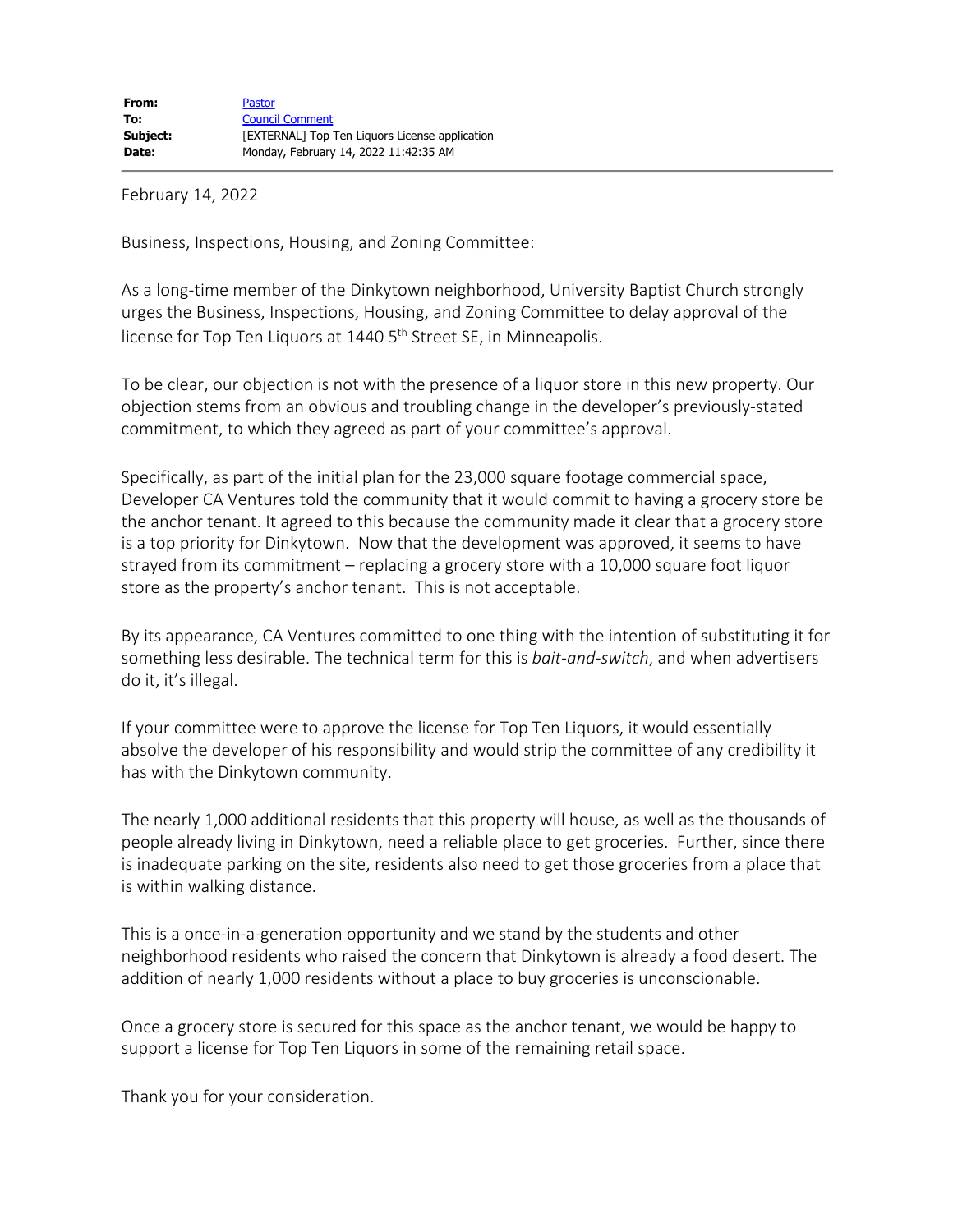Sincerely,

Denise Roy, Congregational President Rev. Doug Donley, Pastor University Baptist Church 1219 University Ave SE Minneapolis, MN 55414

[EXTERNAL] This email originated from outside of the City of Minneapolis. Please exercise caution when opening links or attachments.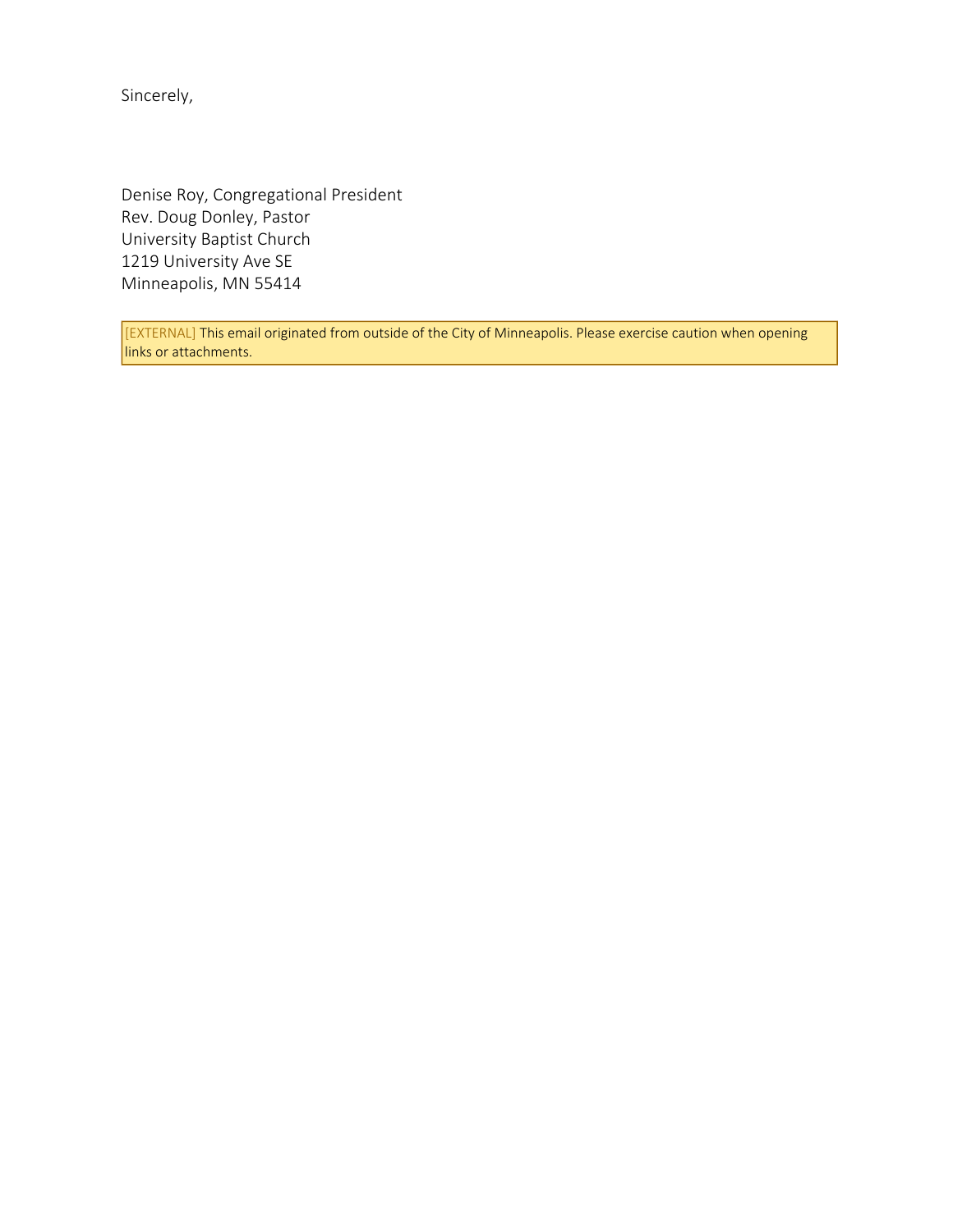**From:** Patricia Eliason [<patriciaeliason@gmail.com>](mailto:patriciaeliason@gmail.com)

**Sent:** Tuesday, February 8, 2022 11:23 AM

**To:** Business Licenses [<BusinessLicenses@minneapolismn.gov>](mailto:BusinessLicenses@minneapolismn.gov)

**Subject:** [EXTERNAL] Top Ten Liquors in Dinkytown

Dear Inspector Stichter,

I am a resident of Como SE neighborhood, and I am opposed to granting a spot in Dinkytown to Top Ten Liquors or any other liquor store.

What is needed in Dinkytown is a grocery store or food co-op. With most of the student body underage, we do not need easy access to alcohol for them. We do need easy access to food in this area. We are a grocery food desert at the present time. A person living in Dinkytown has a difficult time getting groceries without a car.

Please do not allow this prime real estate to go to a liquor store when other needs are more pressing, and when the main customers in the area are underage students.

Thank you Patricia Eliason, 2418 Cole Ave SE 612-388-2812

**From:** Lila M Smith [<KASMITHTC@msn.com>](mailto:KASMITHTC@msn.com) **Sent:** Tuesday, February 8, 2022 12:48 PM **To:** Business Licenses [<BusinessLicenses@minneapolismn.gov>](mailto:BusinessLicenses@minneapolismn.gov) **Subject:** [EXTERNAL] Top Ten Liquors/ Dinkytown Minneapolis

## **DBA/Trade Name: Top Ten Liquors Date of Public Hearing: February 15<sup>th</sup>, 2022**

Your Name: Lila M Smith Your Address: 2619 Talmage Ave. SE Minneapolis MN 55414

Comments: Dinkytown doesn't need a liquor store, they need a grocery. I am against adding a liquor store to the development of the 1400 block in Dinkytown. In previous community meetings the ideas with the most support were a grocery store and/or affordable housing. Back in the 1970s and 1980s there was a full service grocery store at that location. A grocery store, Co-Op, a deli, coffee shop, café, bike shop, skateboard shop, book store, post office, Ice Cream shop, copy shop, or Bakery would be better for our community.

Lila M Smith  $\qquad \qquad$  February 8<sup>th</sup>, 2022 [kasmithtc@msn.com](mailto:kasmithtc@msn.com) 612-331-8875

From: Nic Puzak [<puzak@earthlink.net>](mailto:puzak@earthlink.net) Sent: Wednesday, February 2, 2022 3:14 PM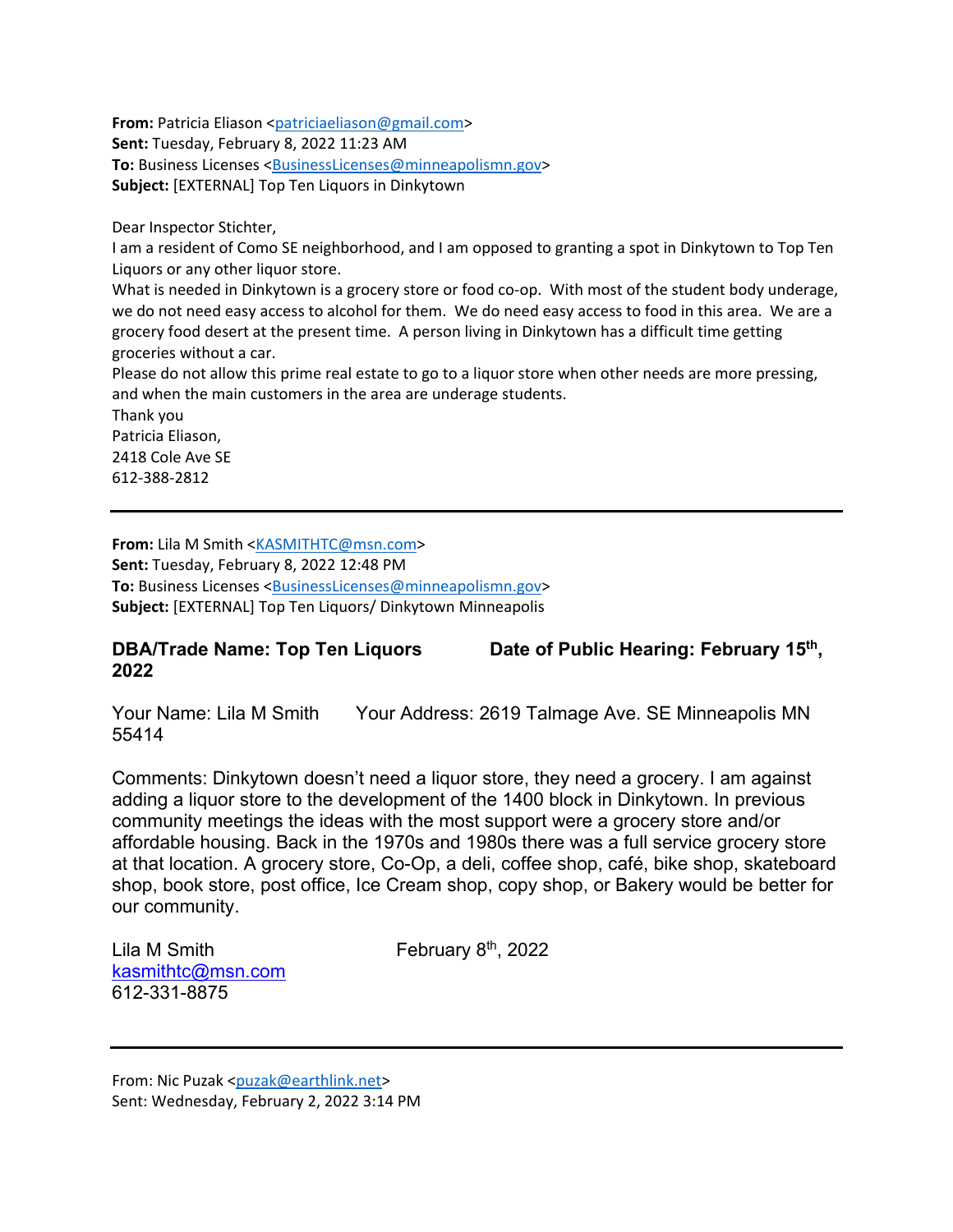To: Ward 3 [<Ward3@minneapolismn.gov>](mailto:Ward3@minneapolismn.gov) Cc: Marcy-Holmes Neighborhood Association [<chris@marcy-holmes.org>](mailto:chris@marcy-holmes.org); Business Licenses [<BusinessLicenses@minneapolismn.gov>](mailto:BusinessLicenses@minneapolismn.gov) Subject: [EXTERNAL] 1440 5th street SE

Sir-

Please scrutinize this proposal for off-sale liquor.

Last night's MHNA Land Use Committee had an extended and robust, negative response to the information provided.

Basically scale of the proposed store, as well as the proximity to University athletes and Greek residents are issues. It's basically 2.5 times LARGER than the previous liquor store. Is parking dedicated?

Inevitable livability issues will spill into adjoining residential areas. The panhandling, loitering, trespass, public urinating and overall degradation of Dinkytown amidst young adults is not constructive. Students are learning about themselves, learning to live independently and with various success learning about consuming alcohol. I mention these things having been the closest residential neighbor at 1415 5th street to the previously located Dinkytown Wine & Spirits. They were located at 1414 5th street SE. We were neighbors since 1994. Our high school was Marshall-U.

Having served on neighborhood boards in Seward and Elliot Park, the vulnerability of local people is again here SE the problem. In Seward at Zipp's, the nearby senior MPHA housing was impacted. The issues originating from the former Little Judges Liquor affected North Central University, Augustana Care, as well as HHH MetroDome patrons. This latter disruptive was chronic. Our community does not need this possibility on the doorstep of the U's Athletes Village.

Public safety, site security, inventory control ( ban 1/2 pint's & fortified wines) & mandatory community involvement may represent potential ideas to mitigate problems? Probationary hours & peak traffic control could also help? All parking will be consumed at certain times!!

A liquor outlet of anywhere near the size proposed creates tremendous vulnerability and sets a poor example SE.

Thank you for your consideration,

Nic puzak

**From:** Ardes Johnson [<johns779@umn.edu>](mailto:johns779@umn.edu) **Sent:** Monday, February 14, 2022 5:06 PM **To:** Business Licenses [<BusinessLicenses@minneapolismn.gov>](mailto:BusinessLicenses@minneapolismn.gov) **Subject:** [EXTERNAL] Top Ten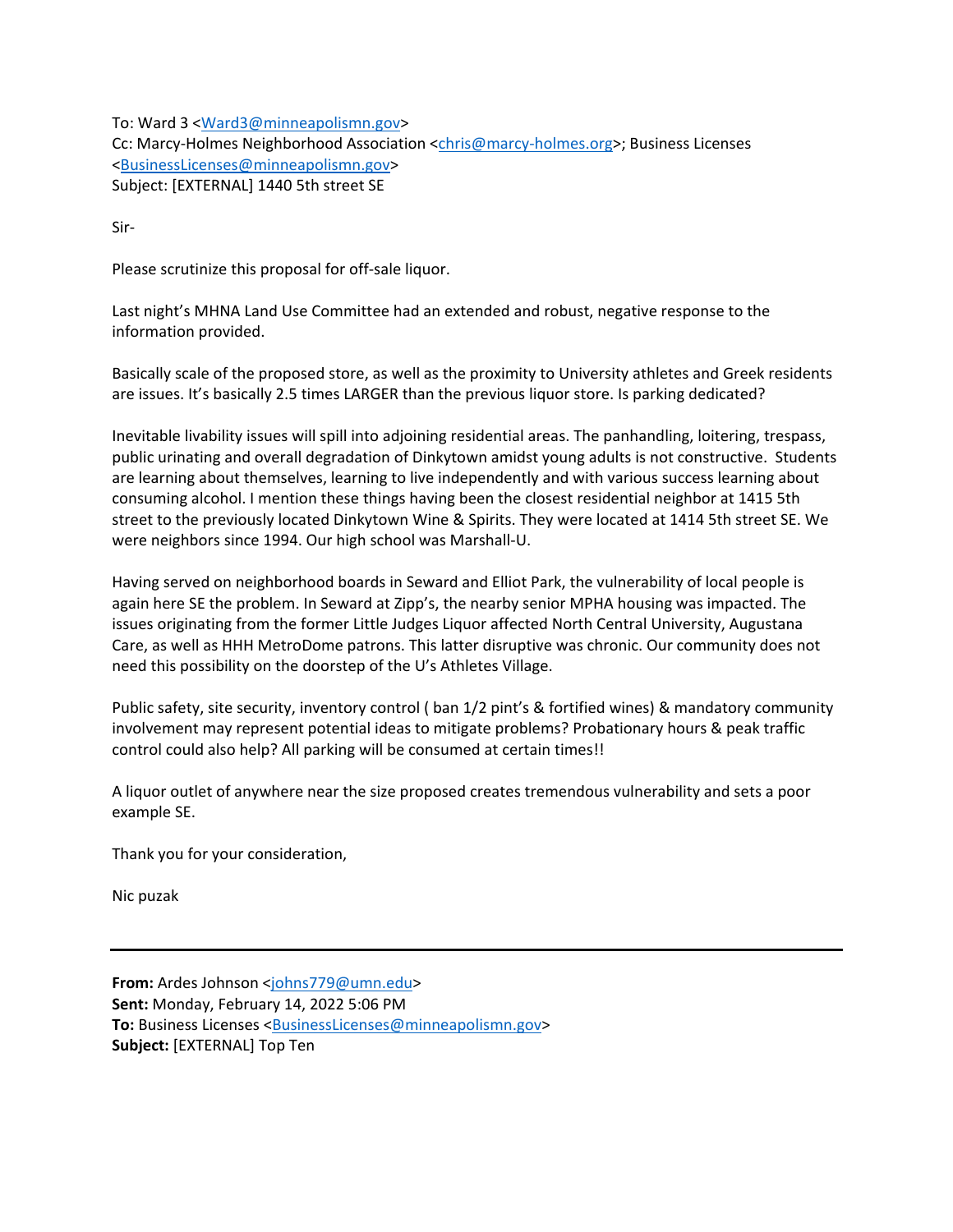## **DBA/Trade Name: Top Ten Liquors Community Community Community Community Community Community Community Community Hearing: February 15, 2022**

Your Name: ardes johnson

Your Address: 714 3rd Ave SE\_\_Minneapolis,55414\_\_\_\_\_\_\_\_\_\_\_\_\_\_\_\_\_\_\_\_\_\_\_\_\_\_\_\_\_\_\_\_\_\_\_\_\_\_\_\_\_\_\_\_\_

Comments:

I have been a resident in Dinkytown/Marcy-Holmes neigborhood for many years. I am writing to express my deep concern for the proposed Top Ten Liquors proposed for 5th St. SE. I attended the neighborhood meetings with CA Ventures, the developer for the building at this location. CAVentures repeatedly said they would be able to include a grocery store in the development to meet the needs of the thousands of students living in the area as Dinkytown does not have adequate grocery stores. CAVentures said they would offer below rate rent for such food stores. Did they offer this rate to the liquor store?

I am not opposed to a liquor store in Dinkytown or at this location. There is no need for the gigantic liquor store and NO grocery store.. If I were a parent bringing my child to the University, I would be very concerned about where they could buy groceries.

CAVentures has not been honest or dependable in their dealing with the neighborhood and University student residents. I sincerely ask you to delay your decision on licensing until this problem can be explored and dealt with in the neighborhood.

\_\_\_\_\_\_\_\_\_\_\_\_\_\_\_\_\_\_\_\_\_\_\_\_\_\_\_\_\_\_\_\_\_\_\_\_\_\_\_\_\_\_\_\_\_\_\_\_\_\_\_\_\_\_\_\_\_\_\_\_\_\_\_\_\_\_\_\_\_\_\_\_\_\_

Thank you.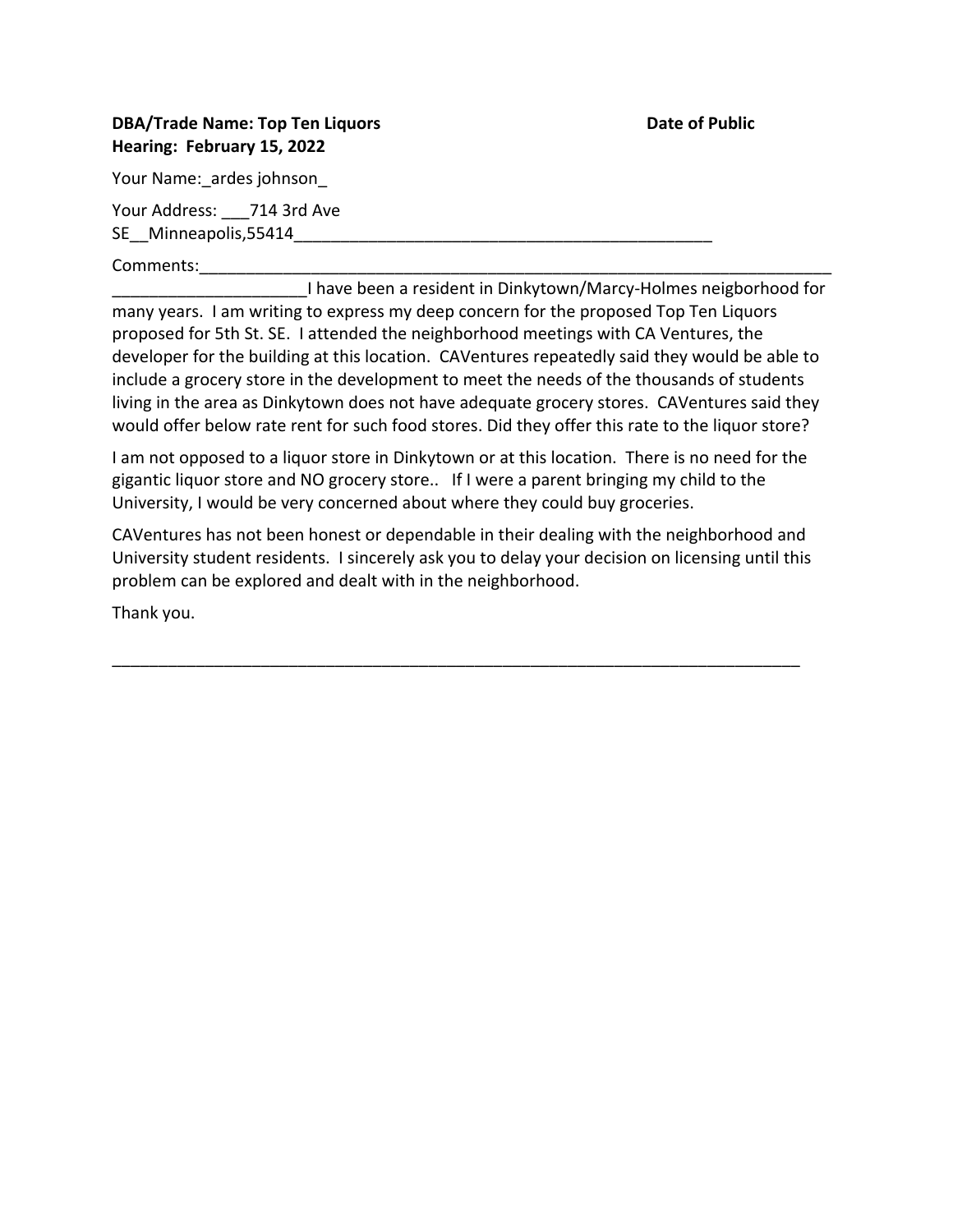Erich Wunderlich 413 5th St SE Minneapolis MN 55414 (612) 363-3066 Ward 3, Marcy-Holmes neighborhood

February 15, 2022

Regarding liquor license application: Top Ten Liquors

Dear Chair Goodman and Members of the BIHZ committee,

As an actively engaged member of the community. I am opposed to this liquor license application, at least in current configuration. Not because I am opposed to a liquor store in Dinkytown, but rather because the project's developer, and representatives of the city, and involved community members, heard loud and clear from residents of the community that the most pressing need is for a grocery store.

The project's developer committed to inclusion of a grocery store. Apparently easier said than done, as it seems that there are no grocery stores willing to risk operating at this location due to the lack of parking.

The lack of parking lands squarely back on the city and its 2040 Plan.

How is the 2040 Plan supposed to work? I believe it could be called "proof of concept:" What does it take to create walkable communities? Certainly food is amongst the higher priorities, arguably more so than liquor. If there is a neighborhood anywhere in the city that could be expected to support a grocery store, than this area, amongst the most dense and rapidly growing areas of the city, should be able to do so. What steps must the city now take to ensure that plans for a walkable city include food?

It's also noteworthy that 80% of the residents of the "walkable" community are students, and that 75% of the students are underage. It seems that the liquor store is intent on appealing to a wider community, likely creating a burden for their 22 dedicated parking spaces. (insert 2040 Plan feedback here) *sic* 

I would be in support of this application if the proposal were for a grocery store that included a liquor store. As a stand-alone liquor store I am opposed.

I ask the committee to reject or put this application on hold, to be reconsidered only in conjunction with a grocery store.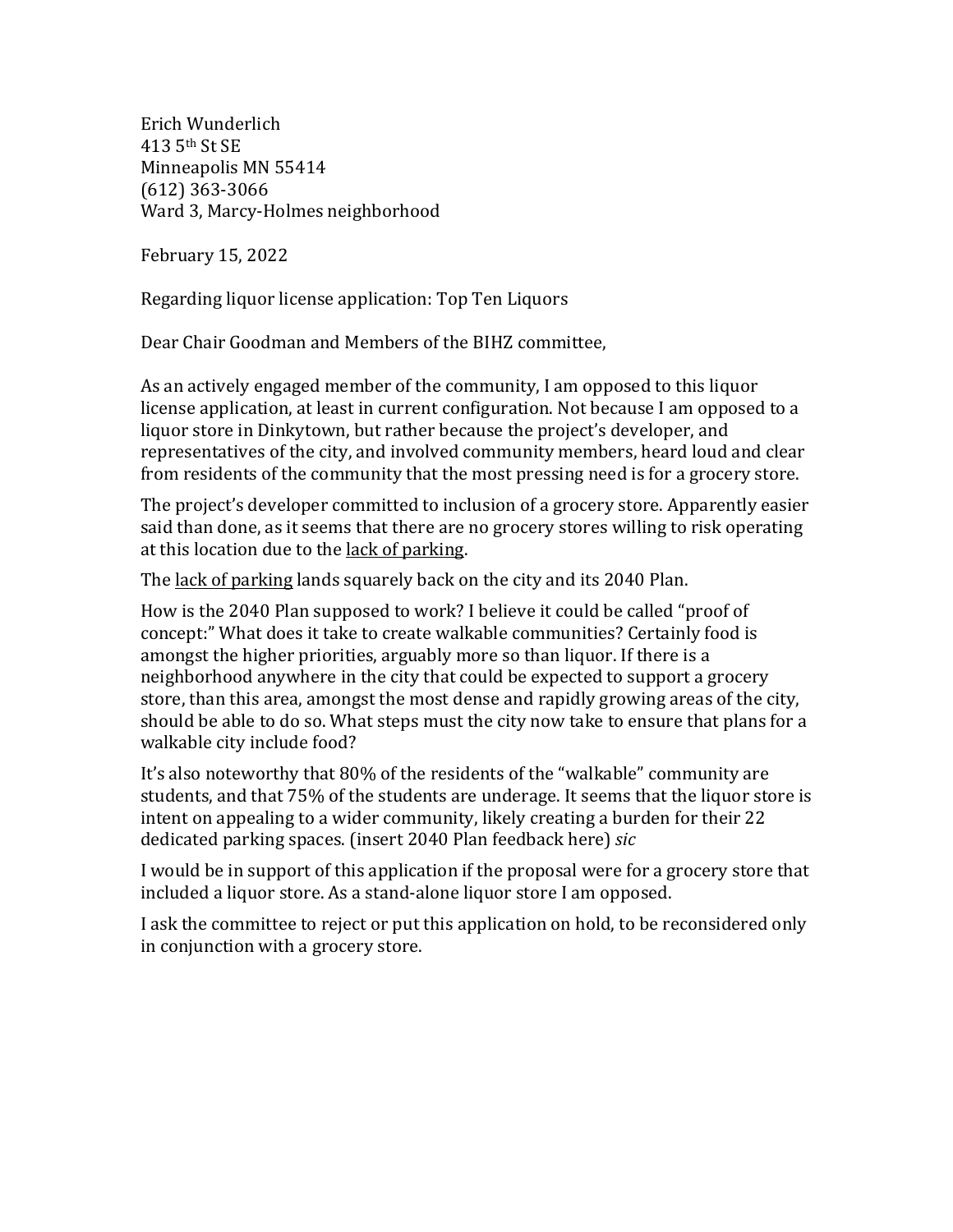

**MHNA** 500 8th Avenue SE Minneapolis, MN 55414

> marcy-holmes.org 612.623.7633

February 10, 2022

Council Member Lisa Goodman Chair, Business, Inspections, Housing & Zoning Committee City Hall 350 South 5<sup>th</sup> Street Minneapolis, MN 55415 *[via kristina.stichter@minneapolismn.gov]*

Dear Chair Goodman,

On February 8, 2022, the Marcy-Holmes community met with Jon Halper, owner of Top Ten Liquors, as well as members of the City of Minneapolis' Licenses & Consumer Services department, regarding the application for an off-sale liquor license on the 1400 block of 5<sup>th</sup> Street SE.

After a robust discussion that conveyed wide-ranging sentiment, the MHNA board of directors approved a motion to support this application—if on-site security needs are met, and problem behavior is addressed as it happens.

As you know, Dinkytown is a particularly unique neighborhood within this city, one that has experienced incredible population growth that turns over each academic year. We support making our community less dependent on motor vehicles to find the products and services it desires. Frankly, we believe that walking to or from a liquor store is safer than driving.

Still, MHNA must acknowledge that concerns were raised that this increasingly walkable community still lacks a walkable grocery option—the most highly valued neighborhood need (beyond affordable rent) demanded by our residents. Despite support for this application, disappointment was expressed that the overall size of Top Ten would preclude any affordable grocer from ever being a possibility at this significantly large development site.

Sincerely,

Chris Lautenschlager MHNA Executive Director

CC: Jon Halper and Omar Torres, Top Ten Liquors; Howard Roston, Fredrikson & Byron; Council Member Michael Rainville, Ward 3; Randal Gast, Dinkytown Business Alliance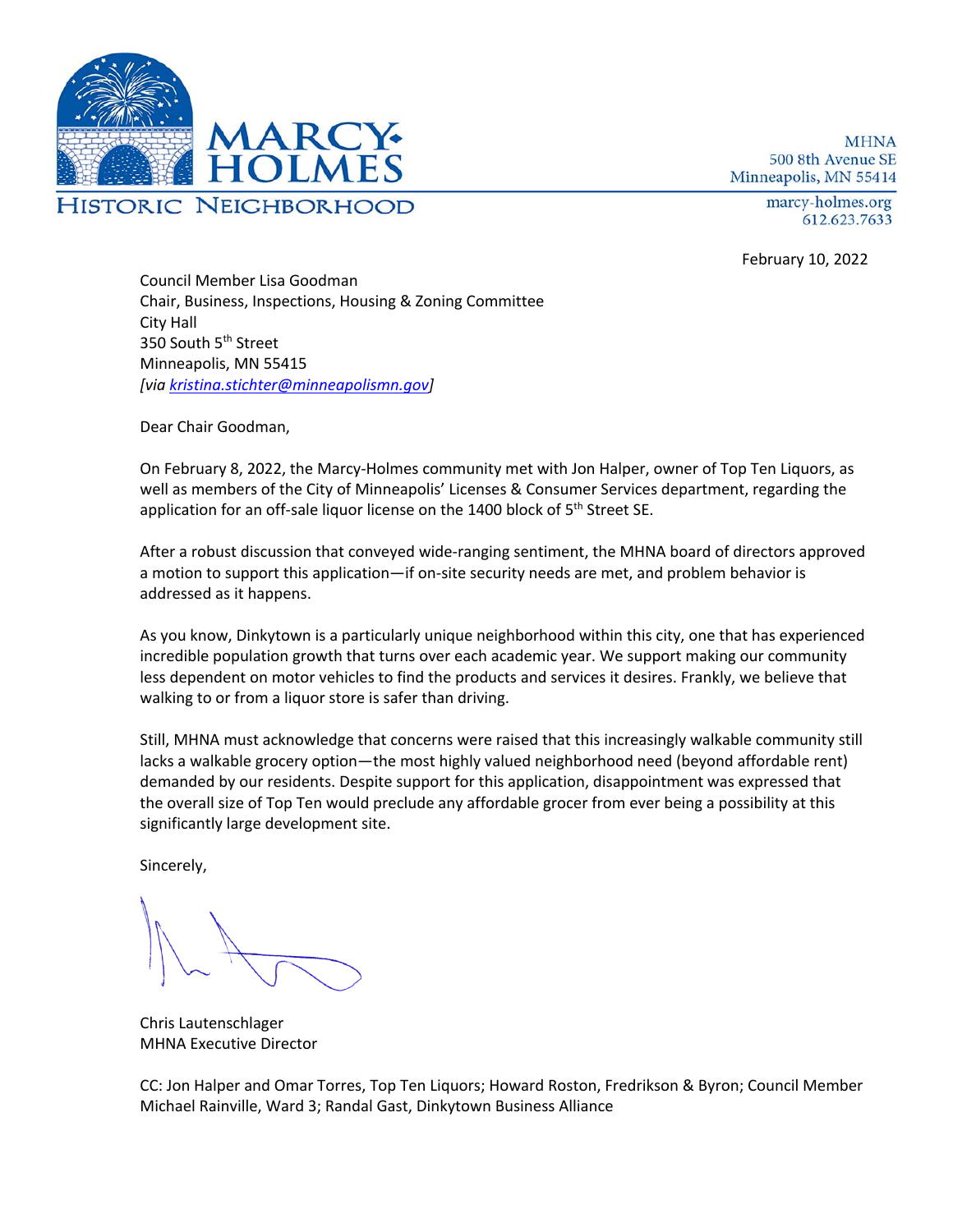

February 14, 2022

To: Lisa Goodman, Chair, and Members of the Business, Inspections, Housing, and Zoning Committee

Re: Liquor License for Top Ten Liquors

The City has promoted an unparalleled intensity of density in Dinkytown, not only in the surrounding residential area, but also within the four-square blocks of the historic commercial district. The demographic of "Greater Dinkytown," comprising the residential and commercial areas between 35W and 15th Avenue, and University and 8th Street, is 92% students. And the building of student housing continues. Preserve Historic Dinkytown has been part of a neighborhood/University of Minnesota coalition working on a "Roadmap" to sustain the safety and livability of the student community.

During City negotiations with CA Ventures, the Marcy-Holmes neighborhood meetings were packed with students who came to raise the three top issues facing them: housing costs, food insecurity and mental health challenges. Studies show that food insecurity in vulnerable populations, which students are, *directly impacts* academic success and mental health. All sectors of the Dinkytown community supported the students' top priority for the *developer's community benefits package*: a '"real grocery store." The CA Ventures project has leveled two-thirds of the northeast block of the four-block commercial district block and is approaching final pre-construction phase this summer. Critical decisions are being made that will influence student health, safety and academic outcomes into the future.

Preserve Historic Dinkytown is not opposed to Top Ten Liquors. What we are concerned about is the substitution of a 10,000 square liquor store for a grocery store and the challenges this will bring to monitoring, particularly for deliveries—the least controllable sales venue. In your deliberations, the City must consider the demographics of Dinkytown: 92% University of Minnesota students with 75% of the undergraduate population underage.

Preserve Historic Dinkytown supports the request and recommendations of the University Baptist Church. Thank you for your careful consideration of these concerns and our mutual responsibility for the welfare of the student population of Dinkytown.

Sincerely yours,

Kristen Eide-Tollefson, Policy Coordinator Preserve Historic Dinkytown Board Kathleen Reilly, President

[www.preservehistoricdinkytown.org](http://www.preservehistoricdinkytown.org/)